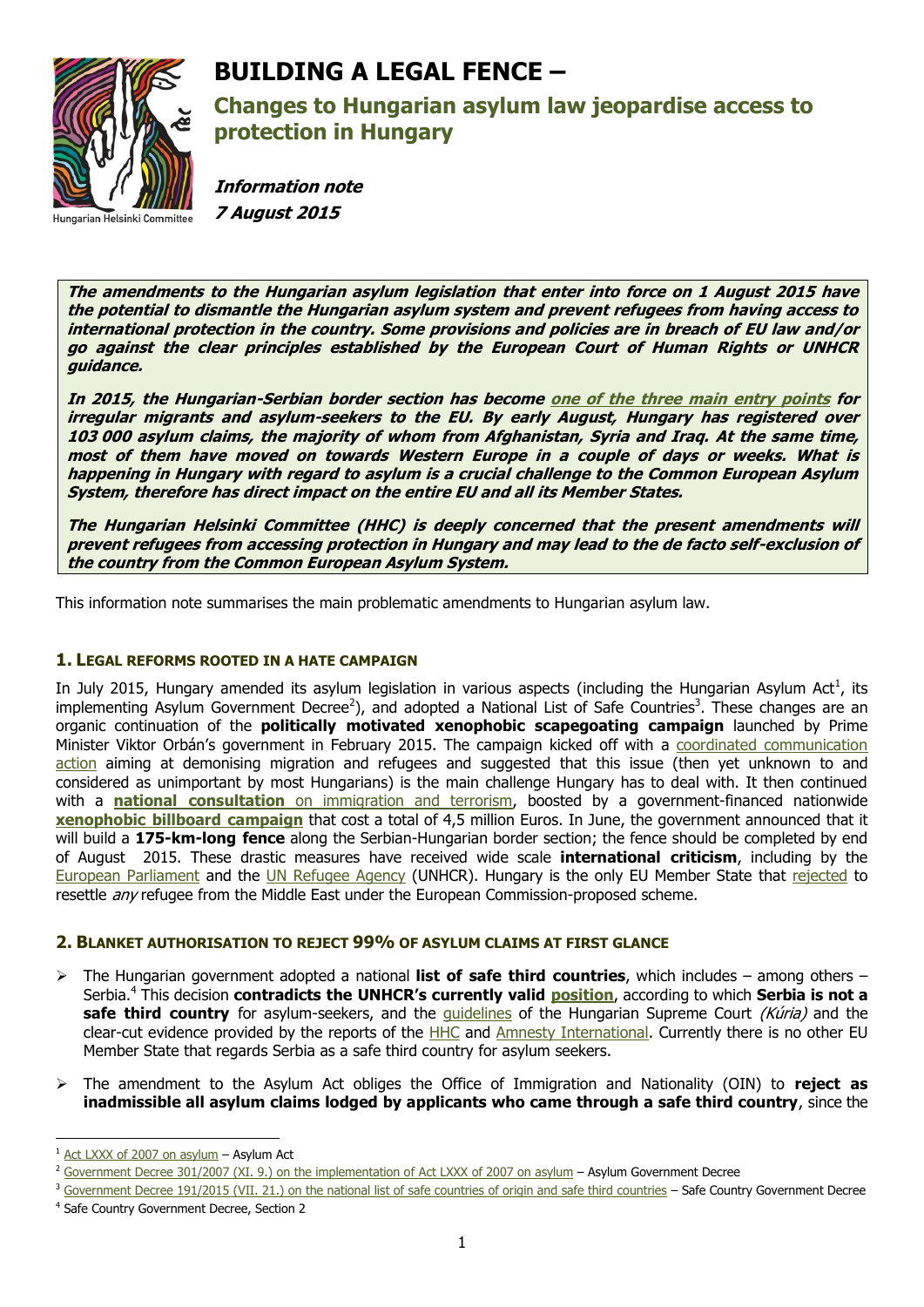applicant "could have applied for effective protection there".<sup>5</sup> As over 99% of asylum-seekers enter Hungary at the Serbian-Hungarian border section, this will mean the **quasi-automatic rejection at first glance of over 99% of asylum claims**, without any consideration of protection needs.

- In individual cases, the presumption of having had an opportunity to ask for asylum in Serbia is **– in principle – rebuttable**. However, this possibility is likely to remain **theoretical** for a number of reasons:
	- First, the law requires the applicant to **prove** that she/he could not present an asylum claim in Serbia.<sup>6</sup> This represents an **unrealistically high standard of proof** (as compared to the lower standard of "to substantiate", which is generally applied in Hungarian asylum law). An asylum-seeker typically smuggled through a country unknown to her/him is extremely unlikely to have any verifiable, "hard" evidence to prove such a statement.
	- Second, the law **does not provide the necessary due process safeguards** by stipulating that the asylum-seeker, "after being informed [about the application of the safe third country concept in her/his case] can, without delay and in any case not later than within 3 days, make a declaration concerning why in her/his individual case the given country cannot be considered as safe".<sup>7</sup> The law does not specify in which format and language this information should be communicated to the applicant, if an interpreter should be made available, or if a written record should be prepared. Equally, the law does not specify the format or language, the availability of interpreters, and the preparation of a written record pertaining to applicants' "declaration" either. No mandatory, free-of-charge legal assistance is foreseen for this process. Due to the lack of a functioning legal aid system accessible to asylum-seekers, the vast majority of them have **no access to professional legal aid** during the asylum procedure.
	- Third, the impossibility to have access to protection in Serbia does not stem from individual circumstances, but from the general lack of a functioning asylum system. Therefore, it is absurd and conceptually impossible to expect an asylum-seeker to prove that, for individual reasons, she/he had **no access to a functioning system in Serbia which in reality does not exist**.
- > If the claim is considered inadmissible, the OIN has to deliver a decision in maximum 15 days.<sup>8</sup> This extremely **short deadline** adds to the presumption that no individualised assessment will be carried out.
- In addition, the National List of Safe Countries declares that all EU Member States are safe third countries. On the one hand, this absurd provision (under EU law, third countries are those which are *not* members of the Union) confirms the **questionable professional quality** of the entire legislative process. <sup>9</sup> On the other hand, it may confirm the government's intention – frequently repeated in the press in recent months – to again **start considering Greece as a safe country** for asylum-seekers and resume applying the Dublin III Regulation towards that EU Member State. Such a measure would disregard the systemic and unresolved deficiencies of the Greek asylum system (which led to the general halt on Dublin returns from other EU Member States since 2011) and the worsening complex crisis of the country, and also goes against the policy of all other EU members.
- These amendments not only **breach the definition of 'safe third country' under EU and Hungarian law**, 10 but they are also likely to lead, in practice, to the **massive violation of Hungary's non-refoulement and protection obligations** enshrined in the 1951 Refugee Convention, Article 3 of the European Convention on Human Rights, and Articles 18 and 19 of the EU Charter of Fundamental Rights. Since early 2015, the vast majority of asylum-seekers have come to Hungary from the **worst crises of the world** (Afghanistan, Syria and Iraq). It is expected that most of them will no longer have an opportunity to explain why they had to flee. Instead, they will be exposed to the risk of an immediate removal to Serbia, a country where protection is currently not available. This means that they will be **deprived of the mere possibility to find protection** and at the real risk of **chain refoulement**.

 $5$  Asylum Act, Section 51 (2) (e) and Section 51 (4) (a)-(b)

<sup>6</sup> Asylum Act, Section 51 (5)

<sup>7</sup> Asylum Act, Section 51 (11)

<sup>8</sup> Asylum Act, Section 47 (2)

<sup>&</sup>lt;sup>9</sup> Another equally absurd provision declares as safe third (!) countries those states of the United States of America which do not apply death penalty (cf. asylum is under the scope of federal law in the US).

 $10$  Recast Asylum Procedures Directive, Recital (46) and Article 38; Asylum Act, Section 2 (i)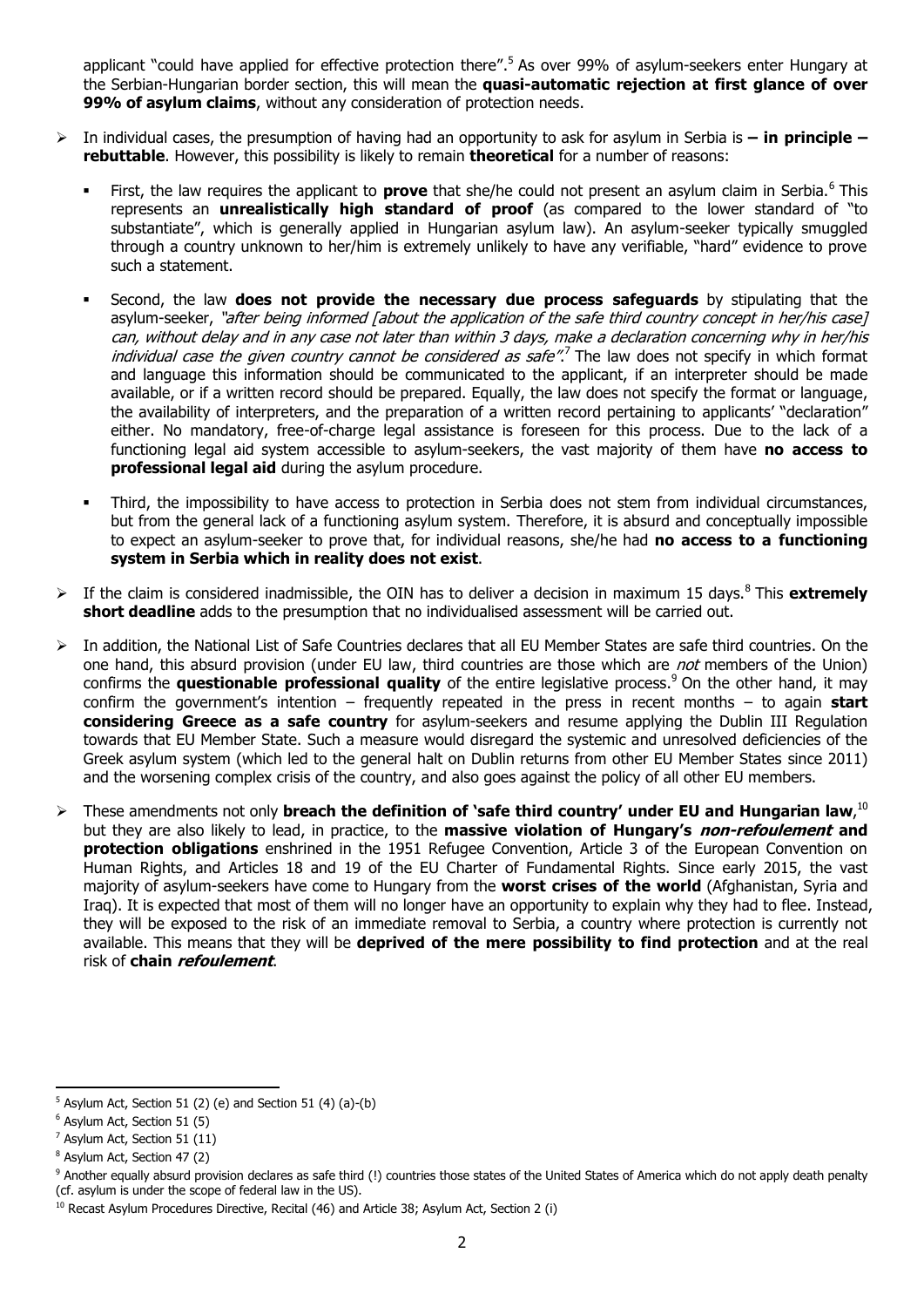#### **3. MOST ADMISSIBLE CASES CAN BE DEALT WITH IN AN ACCELERATED PROCEDURE**

- $\triangleright$  The amended legislation introduces an accelerated procedure, where the OIN is expected to pass a decision within an **unreasonably short timeframe** of 15 days.<sup>11</sup>
- The law stipulates **10 different grounds** for referring an admissible asylum claim into an accelerated procedure.<sup>12</sup> These ten grounds cover a wide range of situations, some of which are applicable in many (or even most) asylum cases:
	- For instance, it will be enough to refer a case to an accelerated procedure "if the applicant has misled the authorities by presenting **false documents** or has, supposedly in bad faith, **destroyed or disposed of an identity or travel document** that would have helped establish her/his identity or nationality". **Illegal entry** will also serve as an additional ground for ordering an accelerated procedure (which can only be applied together with another ground). For years, most asylum-seekers (including those later recognised as refugees) have been arriving in Hungary without valid documents and in an irregular manner. Many have no choice but to rely on human smugglers, who often take away and destroy their travel documents (if the applicant had any) and sometimes provide fake ones. Also, the term "supposedly in bad faith" leaves an unduly large room for speculation, especially as refugees, just upon arrival after a painful journey of several months, are often unable to give a full and properly informed explanation about the reasons why they did not have valid documents. Such provisions allow the accelerated procedure to be automatically applied in the majority of claims.
	- Another reason for launching an accelerated procedure is when the asylum-seeker makes "clearly **inconsistent and contradictory**, clearly false or obviously improbable representations which contradict sufficiently verified country of origin information". According to current scientific knowledge (supported by a solid body of research and literature, as well as the jurisprudence of the European Court of Human Rights and the UN Committee against Torture), torture victims and traumatised persons are likely to make inconsistent and contradictory statements at an asylum interview, especially if they are interviewed upon arrival and without prior psychotherapy and preparation. The internal consistency of an asylum claim and eventual contradictions with country information are relevant factors for asylum decision-making. However, these are complex issues that cannot be properly assessed in such a short time-frame and merely on the basis of an initial interview, especially in light of the fact that memory can be distorted during recalling<sup>13</sup> and that a high proportion of asylum-seekers arriving in Hungary are seriously traumatised, vulnerable war refugees.

Consequently, there is a high risk that the use of accelerated procedures is not going to be limited to obviously unfounded or in some way "abusive" asylum claims, but may even be **used as the general rule and not as an exception**.

 15 days for processing a first-time asylum application is – as a general rule – **insufficient time for ensuring the indispensable requirements** of such a procedure, including finding the right interpreter, conducting a proper asylum interview, obtaining individualised and high-quality country information, obtaining – if necessary – medical or other specific evidence, and an eventual follow-up interview allowing the asylum-seeker to react on adverse credibility findings or legal conclusions.<sup>14</sup> This extremely short deadline is therefore in **breach of EU law**, which requires **reasonable time limits** for accelerated procedures, "without prejudice to an adequate and complete examination being carried out" and to the applicant's effective access to basic guarantees provided for in the EU asylum legislation.<sup>15</sup> Also in contradiction with the relevant EU rule, the amended Hungarian legislation does not set forth any specific safeguard that would prevent the undue application of accelerated procedures to **asylum-seekers in need of special procedural guarantees**. 16

<sup>&</sup>lt;sup>11</sup> Asylum Act, Section 47 (2)

<sup>&</sup>lt;sup>12</sup> Asylum Act, Section 51 (7)

<sup>&</sup>lt;sup>13</sup> See for example Gábor Gyulai (ed.) et al., Credibility Assessment in Asylum Procedures – A Multidisciplinary Training Manual, Hungarian Helsinki Committee, [Volume 1](http://www.refworld.org/docid/5253bd9a4.html) (2013) and [Volume 2](http://www.refworld.org/docid/5582addb4.html) (2015)

<sup>&</sup>lt;sup>14</sup> The latter being mandatory under EU law as interpreted by the EU Court of Justice (see judgments M.M. v. Minister for Justice, Equality and Law Reform, Ireland, Attorney General, C-277/11, 22 November 2012 and Sopropé – Organizações de Calçado Lda v Fazenda Pública, C-349/07, 18 December 2008)

<sup>&</sup>lt;sup>15</sup> Recast Asylum Procedures Directive, Recital 20, Article 31 (2) and (9)

<sup>&</sup>lt;sup>16</sup> Recast Asylum Procedures Directive, Recital 30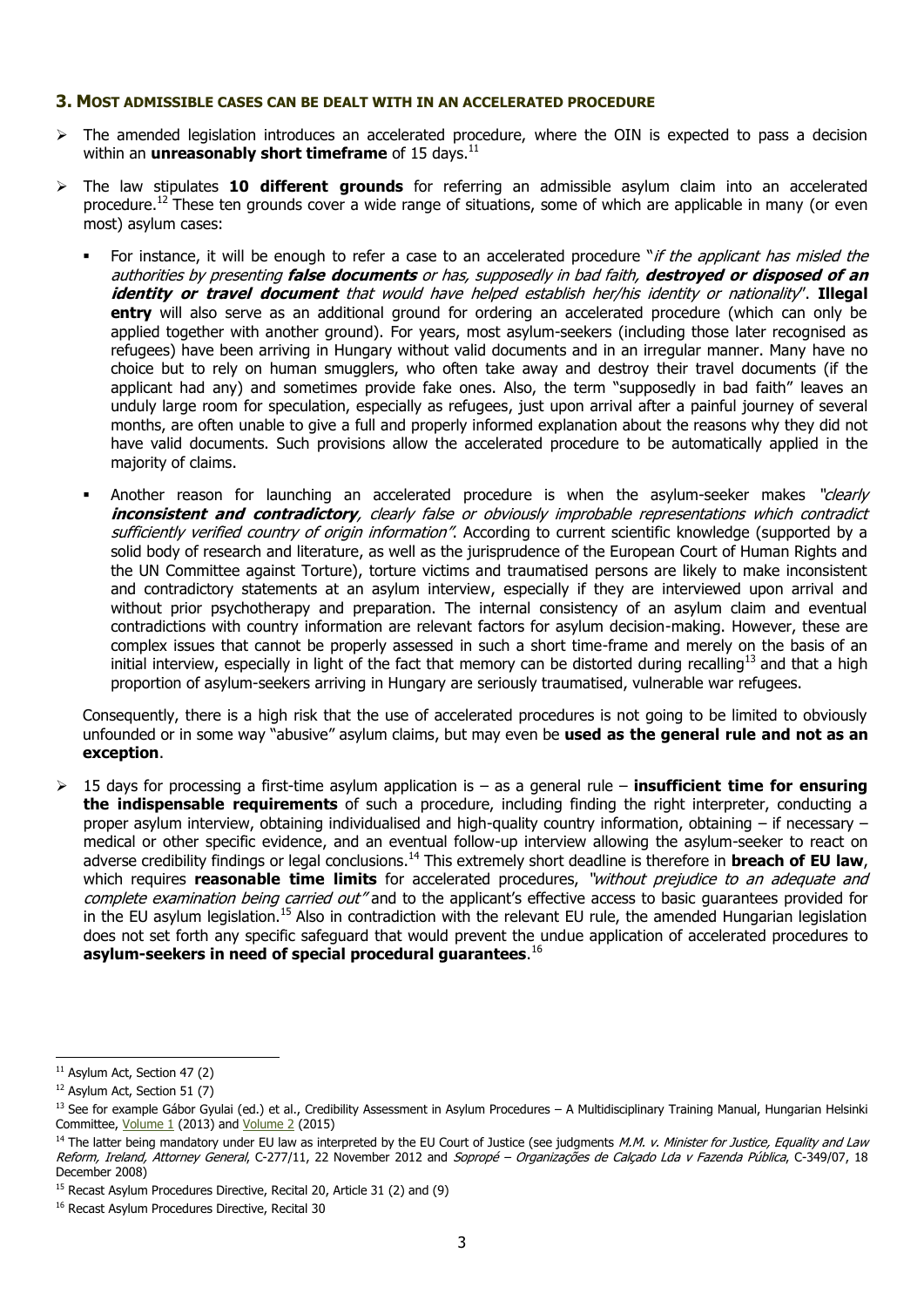### **4. NO EFFECTIVE REMEDY AGAINST UNLAWFUL FIRST-INSTANCE DECISIONS**

 Effective judicial review has so far played a key role in ensuring quality decision-making and the rectification of unlawful practices. In 2014, in 30% of their in-merit decisions, Hungarian courts ruled that the OIN had taken a legally unfounded decision in asylum cases. Crucial safeguards included the mandatory personal hearing of the applicant and the automatic suspensive effect on removal measures.<sup>17</sup> At the same time, the Hungarian judicial review procedure in asylum cases was already probably the fastest such process in the EU, with a 60-day deadline and with only one judicial instance involved, whose decision was not subject to appeal.

|  |                                          | Inadmissibility decisions                                                                                                              | Rejection in an<br>accelerated procedure                                                                                                  | Rejection in a standard<br>procedure                                       |
|--|------------------------------------------|----------------------------------------------------------------------------------------------------------------------------------------|-------------------------------------------------------------------------------------------------------------------------------------------|----------------------------------------------------------------------------|
|  | Deadline to appeal the<br>OIN's decision | 3 calendar days after<br>receiving the rejection                                                                                       | 3 calendar days after<br>receiving the rejection                                                                                          | 8 calendar days after<br>receiving the rejection                           |
|  | Deadline for the court to<br>decide      | 8 calendar days                                                                                                                        | 8 calendar days                                                                                                                           | 60 calendar days                                                           |
|  | Personal hearing at the<br>court         | Optional                                                                                                                               | Optional                                                                                                                                  | Optional (mandatory only<br>if applicant is detained)                      |
|  | Suspensive effect on<br>removal measures | No automatic suspensive<br>effect, can be requested<br>under general rules                                                             | No automatic suspensive<br>effect, can be requested<br>under general rules                                                                | No automatic suspensive<br>effect, can be requested<br>under general rules |
|  |                                          | Exception: automatic<br>suspensive effect if the<br>inadmissibility decision is<br>based on applying the<br>safe third country concept | Exception: automatic<br>suspensive effect if the<br>accelerated procedure has<br>been initiated on grounds<br>of an illegal entry or stay |                                                                            |

 $\triangleright$  The amended Asylum Act introduces new rules for the judicial review of asylum decisions:

These provisions **are likely to render the judicial review of first-instance asylum decisions ineffective**, for a number of reasons:

- $\triangleright$  In the case of inadmissibility decisions and accelerated procedures (which are likely to cover up to 99% of asylum cases – see earlier), the **3-day time limit to submit a judicial review request is insufficient**. Without a functioning and professional legal aid system available for asylum-seekers, the vast majority of them **have no access to legal assistance** when they receive a negative decision. Many asylum-seekers may fail to understand the reasons for the rejection (especially in case of complicated legal arguments, such as the safe third country concept), and their right to turn to court. The gravity of these challenges would be significantly reduced if more time would be available – for example the applicant could consult with HHC lawyers, most of whom visit detention and reception facilities on a weekly basis. The **excessively** short deadline makes it **difficult for the asylumseeker to exercise her/his right to an effective remedy** and thus it is in breach of both EU law<sup>18</sup> and the principles established by the jurisprudence of the European Court of Human Rights.<sup>19</sup>
- In these two scenarios, the **8-day deadline for the judge to deliver a judgment is insufficient** for "a full and ex nunc *examination of both facts and points of law*<sup>"</sup> as prescribed by EU law.<sup>20</sup> 5 or 6 working days are not enough for a judge to obtain crucial evidence (such as digested and translated country information or a medical/psychological expert opinion) or to arrange a personal hearing with a suitable interpreter (see also below).
- $\triangleright$  The personal hearing of the applicant is a crucial safeguard in the judicial review of asylum decisions, especially in a single-instance procedure (such as in Hungary), where the first-instance judge delivers a final, non-appealable decision. Under the new law **a personal hearing is no longer mandatory in court procedures**. It is very unlikely, though, that judges will hold a personal hearing, given the extremely short time limit in which it may easily prove to be **impossible to make the necessary arrangements**, including arranging a suitable

 $17$  In the judicial review of in-merit decisions on asylum

 $18$  Recast Asylum Procedures Directive, Article 46 (4) – Note that the Directive only sets a clear minimum time limit for submitting an appeal in case of border procedures (Article 46 (7) (a)), namely **one week**. By analogy, if one week is the minimum for the most exceptionally accelerated procedure conducted on the border, then 3 days will clearly be insufficient for the "less accelerated" procedures in question.

<sup>&</sup>lt;sup>19</sup> In the I.M. v. France judgment the Court found that 2 days for the submission of an appeal was insufficient (AFFAIRE I.M. c. FRANCE, requête no 9152/09, 2 février 2012). Also, in Austria and the Czech Republic, the Constitutional Court found insufficient the 2 and 7-day deadline (respectively) for the submission of an appeal in asylum cases.

<sup>20</sup> Recast Asylum Procedures Directive, Article 46 (3)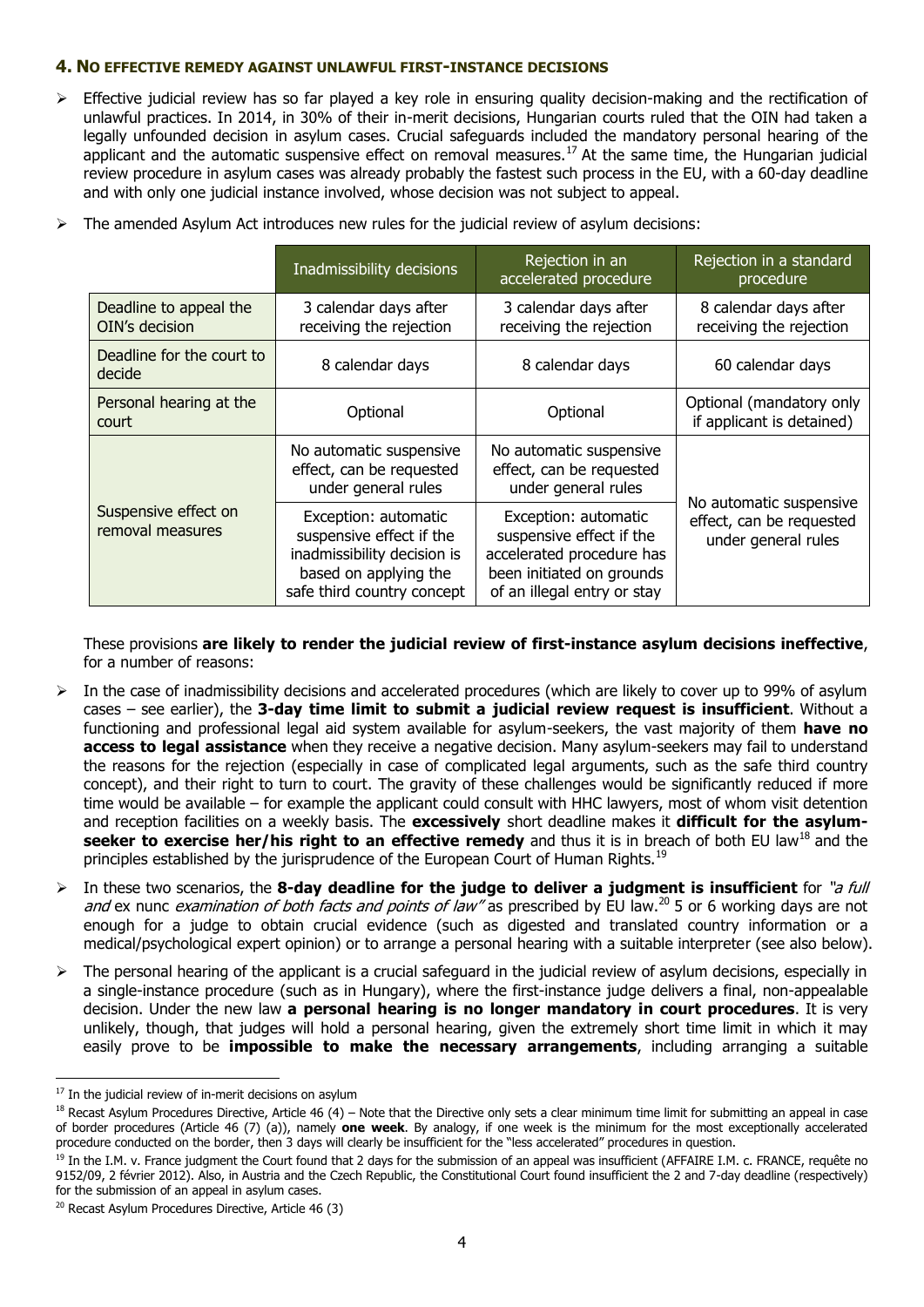interpreter, for example. The unreasonably short time limit and the lack of a personal hearing **may reduce the judicial review to a mere formality**, in which the judge has no other information than the one provided by the first-instance authority.

- **The lack of an automatic suspensive effect** on removal measures is in violation of the principle established in the consequent jurisprudence of the European Court of Human Rights, according to which this is an indispensable condition of an effective remedy in such cases. While EU asylum rules are more permissive in this respect and allow for the lack of an automatic suspensive effect case of inadmissibility decisions and accelerated procedures), the lack of an automatic suspensive effect may still raise compatibility issues with the EU Charter of Fundamental Rights. **The lack of an automatic suspensive effect is in clear violation of EU law with regard to standard procedures**, as the Asylum Procedures Directive allows for this option only in certain specific (for example accelerated) procedures.<sup>21</sup> In all cases where the suspensive effect is not automatic, it is difficult to imagine how an asylum-seeker will be able to submit a request for the suspension of her/his removal as she/he is typically without professional legal assistance and subject to an unreasonably short deadline. To make it even worse for asylum-seekers, the rules allowing for such a request to be submitted are not found in the Asylum Act, but they emanate from general rules concerning civil court procedures.<sup>22</sup>
- The amended legislation **lacks any additional safeguards for applicants in need of special procedural**  guarantees with regard to the automatic suspensive effect, although this is required by EU law.<sup>23</sup>

## **5. MORE DETENTION IN POTENTIALLY WORSE CONDITIONS**

- Foreigners apprehended at the border without documents can be detained **for 24 hours** instead of 12 hours under the previous legislation. If the foreigner decides to ask for asylum during this period, this initial detention **can be extended** for an additional 12 hours, **up to a total of 36 hours**. This amendment aims to adjust the rules to reality, since asylum-seekers have already often been held by the police for 24 or even 48 hours. This initial deprivation of liberty is carried out in police premises near the border in seriously inadequate conditions that may amount to inhuman treatment. (The HHC's regular monitoring visits found men and women, adults and children held together in [overcrowded cages](http://helsinki.hu/wp-content/uploads/MHB-latogatas-Szeged-HRK-2015-feb-24.pdf) at the Szeged police headquarters, with often only 1 square metre (!) per person and no immediate access to toilet and drinking water.)
- A specific regime for the detention of asylum-seekers **"asylum detention"** was introduced in Hungary in July 2013. Since then, as a rather unique policy in Europe, over 8,000 first-time asylum-seekers have been detained in asylum jails for several weeks or months. The maximum time limit for asylum detention is 6 months. Asylumseekers at these facilities often face **[inadequate detention conditions](http://www.asylumineurope.org/reports/country/hungary/detention-conditions)**, including the lack of access to proper psycho-social assistance or meaningful daily activities (as documented also in the Hungarian Ombudsman's [very](http://www.ajbh.hu/documents/14315/1887891/Report+on+monitoring+the+Debrecen+Guarded+Refugee+Reception+Centre++366_2015.pdf/4a45943e-f0f6-42d6-acc5-21d050e81f2f)  [critical report](http://www.ajbh.hu/documents/14315/1887891/Report+on+monitoring+the+Debrecen+Guarded+Refugee+Reception+Centre++366_2015.pdf/4a45943e-f0f6-42d6-acc5-21d050e81f2f) from January 2015). In most cases in recent months, asylum detention was limited to the duration of the first-instance asylum procedure, and it was usually discontinued after the OIN had made a decision. The amended legislation explicitly refers to the possibility of **keeping asylum-seekers in asylum detention even during the judicial review procedure**. 24
- **It will be easier for the OIN to order detention in Dublin procedures**. Instead of the ground laid out in the previous law, "not having fulfilled her/his obligation to appear before the authorities", which refers to a past behaviour, it will suffice under the amended law if "there is a serious danger of absconding", i.e. a speculation about future behaviour.
- $\triangleright$  The law required at least 5 sq. metres moving space and 15 cubic metres space per person in the cells of asylum jails. The amended Asylum Government Decree turned this mandatory rule into a non-binding recommendation, inserting the expression "if possible" into the relevant rule.<sup>25</sup> In light of the aforementioned amendments aiming at a further extended use of detention, it is particularly worrisome that **the OIN now becomes officially authorised to tolerate even serious overcrowding in asylum jails**. A similar provision was introduced into parallel rules concerning pre-trial detention in 2010, which the Constitutional Court later quashed on the ground that, among others, it violated the prohibition of torture, inhuman and degrading treatment.<sup>26</sup> The amended rule may authorise detention conditions that amount to inhuman treatment, and thus is a serious violation of both the EU Charter of Fundamental Rights and the European Convention on Human Rights.

<sup>-</sup> $21$  Recast Asylum Procedures Directive, Article 46 (5)-(6)

 $22$  Act III of 1952 on the rules of civil court procedures, Section 332 (2a)

<sup>&</sup>lt;sup>23</sup> Recast Asylum Procedures Directive, Recital 30

<sup>&</sup>lt;sup>24</sup> Asylum Act, Section 68 (4)

 $25$  Asylum Government Decree, Section 36/D (1) (a)

<sup>&</sup>lt;sup>26</sup> Constitutional Court resolution No. 32/2014 of 3 November 2014